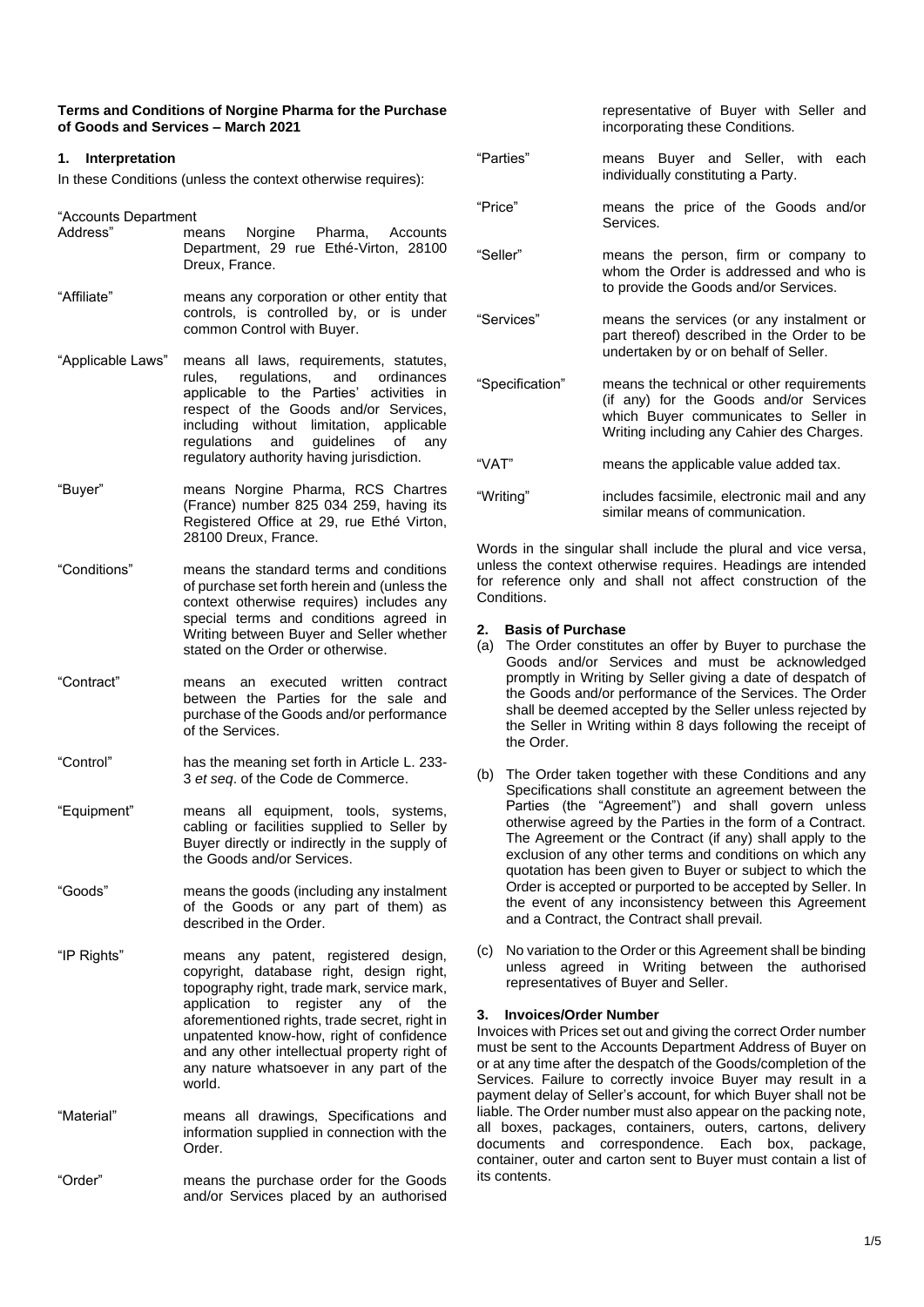### **4. Quality and Compliance/Health and Safety**

Without prejudice to any other rights Buyer may have, Seller warrants to Buyer that:

- (a) the Goods will:
	- (i) meet in all respects the requirements, and conform as to quantity, quality and description with the particulars specified in the Specifications, Order or Contract or as agreed by the Parties in Writing and comply with all Applicable Laws;
	- (ii) be fit and sufficient for the purpose for which such Goods are ordinarily used and shall be accompanied by adequate information to ensure that when put to use the Goods will be safe and without risk to health;
	- (iii) not infringe any copyright, design or other IP Rights of a third party;
	- (iv) be free from defects and of sound materials and workmanship;
	- (v) be tested, designed and constructed so as to be safe and without risk to the health and safety of persons using the same;
	- (vi) if the purpose for which the Goods are required is indicated in the Order or in Writing by the Parties, either expressly or by implication, be fit for that purpose; and

# (b) the Services will:

- (i) be performed by appropriately qualified and trained personnel with all due care and diligence and to the highest standard of quality prevailing in the Seller's industry at the time of performance and in accordance with Applicable Laws; and
- (ii) conform to the Specification and all requirements agreed between the Parties.

The provisions of this Condition 4 shall survive any performance, acceptance or payment pursuant to this Agreement and shall extend to any substituted or remedial Goods or Services provided by Seller.

# **5. Progress and Inspection Testing**

- (a) Buyer may at reasonable times inspect the progress of the Services being performed and/or test the Goods during manufacture, processing and storage, and Seller shall at its own cost provide or shall procure the provision of all facilities as may reasonably be required by Buyer for this purpose. Any testing of the Goods shall not imply acceptance of the Goods by Buyer.
- (b) If as a result of any inspection or test under Condition 5(a) Buyer or its representative is of the reasonable opinion that the Goods and/or Services do not comply with this Agreement or are unlikely on completion of manufacture or processing or performance so to comply, Buyer may inform Seller accordingly and Seller shall promptly take such reasonable steps as may be necessary to ensure such compliance.

# **6. Delivery**

- (a) The Goods shall be delivered and the Services performed by Seller at the address and at the time or within the period and in the manner specified in the Order or in Writing by the Parties and time of delivery of the Goods and/or performance of the Services shall be of the essence of this Agreement.
- (b) Delivery shall take place during Buyer's usual business hours and Seller shall supply Buyer, in reasonable time, with any instructions or other information required to enable Buyer to accept delivery of the Goods and/or allow Seller to perform the Services.
- (c) If the Goods are not delivered or the Services not performed at the time or within the period specified in the

Order or in Writing by the Parties, Seller shall be in default by law and Buyer shall be entitled to dissolve terminate this Agreement without any further notice of default being required, without liability to Seller and without prejudice to any claim for damages or other remedy, including any late delivery penalty specified in the Order or in Writing by the Parties.

- (d) The Goods shall be transported and off-loaded at the sole risk and expense of Seller and shall remain at Seller's risk until accepted by Buyer in accordance with the Order and this Agreement.
- (e) If the Goods are incorrectly delivered, Seller will be responsible for any additional expense incurred in delivering them to their correct destination and acceptance of the Goods will not take place until they are delivered to their correct destination as specified in the Order or the Contract (if any).
- (f) The Goods shall be properly packed, marked, secured and delivered in such a manner so that they arrive at their destination in good condition under normal conditions of transport having regard to the nature of the Goods and the other circumstances of the case and in compliance with Applicable Laws.
- (g) Unless otherwise agreed between the Parties in Writing the Goods are not to be delivered or the Services performed in instalments but where the Parties have agreed that delivery of the Goods and/or performance of the Services shall be in instalments, the Agreement shall be treated as a single agreement, and not a severable agreement.
- (h) Unless otherwise agreed between the Parties in Writing before delivery, Buyer shall have no obligation to pay for or return to Seller any packaging or packaging materials for the Goods, whether or not any Goods are accepted by Buyer and whether or not re-usable.
- All Goods shall be transported by the method specified in the Order or in Writing by the Parties or, if no method is specified, by the most expeditious method consistent with ensuring the Goods reach their destination in an undamaged condition.

# **7. Hazardous Goods**

Seller will promptly inform Buyer in Writing in French or in English of any dangers and special instructions relating to the handling, storage, safe use, transportation or disposal of hazardous goods (including any new information concerning these matters which from time to time becomes available).

# **8. Goods with Limited Shelf Life**

For Goods or components of Goods whose shelf life is limited, Seller shall provide Buyer with the following:

- (a) Storage instructions required for the preservation of the Goods;
- (b) Time span of use, from the date of manufacture;
- (c) Date of expiration which shall appear clearly and indelibly on the packaging of the Goods.

The Seller shall only deliver Goods whose residual shelf time is at least equal to 80% of the total shelf life of the Goods.

### **9. Performance of the Services**

- (a) The Services will be performed in accordance with the Order and this Agreement, including without limitation any acceptance criteria or tests, provision of certificates, programme of installation or performance standard that may be agreed between the Parties in Writing.
- (b) Where Seller is to provide the Services at Buyer's site, Buyer will ensure that Seller has reasonable access to the site as may be necessary for Seller to perform the Services in accordance with the Order and the Agreement.
- (c) While performing Services at Buyer's site, Seller must: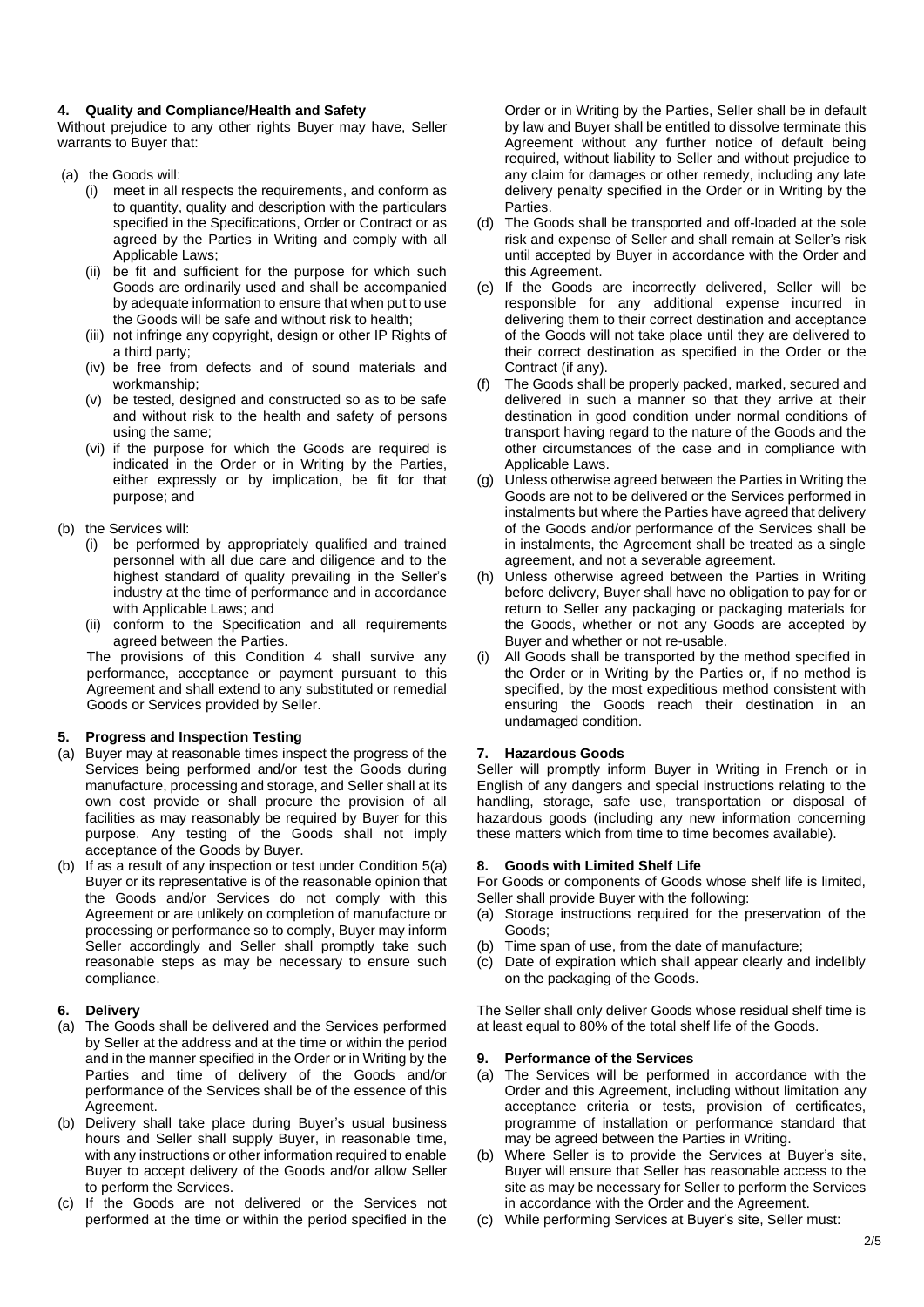- (i) take reasonable care to ensure that the performance of the Services does not interfere with the business of Buyer, its employees or any other consultant or contractor employed on the site;
- (ii) comply with all Applicable Laws;
- (iii) comply with any policies and procedures required by Buyer and issued to Seller prior to the performance of the Services;
- (iv) ensure that the Services are performed during Buyer's usual business hours, unless otherwise agreed in Writing by Buyer; and
- (v) leave the site in a clean and tidy condition at the end of each day and on completion of the Services.

# **10. Storage/Destruction**

If for any reason Buyer is unable to accept delivery of the Goods at the time when the Goods are due and ready for delivery, Seller shall, if its storage facilities permit, store and safeguard the Goods and take all reasonable steps to prevent their deterioration until they are actually delivered and Buyer shall be liable to Seller for the reasonable costs (including insurance) relating thereto. Seller may not dispose or otherwise destroy the stored Goods without giving reasonable advance notice in Writing to Buyer.

# **11. Confidentiality/ Buyer's Material and Equipment**

- (a) The Order and this Agreement is confidential between Buyer and Seller, and Seller agrees that no confidential information connected therewith shall be published or disclosed to any third party without Buyer's consent in Writing. This Condition 11 shall survive termination of this Agreement, however arising.
- (b) Seller shall keep in strict confidence all Material and all technical or commercial know-how, Specifications, inventions, or processes of a confidential nature which have been disclosed to Seller by Buyer, its Affiliates and its and their employees, agents or sub-contractors and any other confidential information concerning Buyer's business. Seller shall restrict disclosure of such confidential material to its employees, agents or sub-contractors who need to know the same for the purpose of discharging Seller's obligations to Buyer, and shall ensure that all such employees, agents or sub-contractors are subject to obligations of confidentiality corresponding to those of Seller.
- (c) All Material, Equipment and other data supplied by Buyer to Seller or purchased by Seller on behalf of Buyer shall, at all times be and remain as between Buyer and Seller, the exclusive property of Buyer, and be marked as such by Seller, but shall be properly insured, kept securely and maintained by Seller in good condition until delivered to Buyer, and shall not be disposed of or used other than in accordance with Buyer's instructions or authorisation in Writing. Seller shall indemnify Buyer against all loss thereof or damage thereto while in Seller's possession or control. In the case of Equipment purchased by Seller on behalf of Buyer, Seller shall assign or transfer to Buyer any warranties received from the relevant manufacturer or supplier.
- (d) Where the Goods and/or Services are designed, created or otherwise developed by or for Seller pursuant to the Order and this Agreement, then all IP Rights in the Goods and/or Services throughout the world shall belong to Buyer absolutely. Seller hereby assigns with full title guarantee and free from all third party rights, all such IP Rights to Buyer with the intent that upon the making or creation of the Goods and/or Services the IP rights shall automatically vest in Buyer. Seller shall promptly at Buyer's request, do or procure to be done all such further acts and things and the execution of all such documents as Buyer may from time to

time require for the purposes of securing for Buyer the full benefit of this Agreement, including all rights, title and interest in and to the IP Rights and all other rights assigned to Buyer.

(e) Seller irrevocably undertakes that neither it nor any other person will assert against Buyer or any third party any moral rights in or relating to the IP Rights and warrants that all such moral rights are irrevocably waived and extinguished.

# **12. Risk and Property**

The Goods shall remain at the risk of Seller until delivery to Buyer is complete (including off-loading and stacking), when risk and ownership of the Goods shall pass to Buyer.

# **13. Rejection/Remedies**

- (a) Without prejudice to any of its rights, Buyer may by notice in Writing to Seller reject any or all of the Goods and/or Services if Seller fails to comply with any of its obligations under this Agreement.
- (b) Buyer shall not be deemed to have accepted any Goods and/or Services or any part hereof until Buyer has had a reasonable time to inspect them following delivery and/or performance, or if later, within a reasonable time after any latent defect in the Goods and/or Services has become apparent.
- (c) Buyer shall when giving notice of rejection specify the reason for such rejection, and Seller shall within 8 days following receipt of notice of rejection remove any rejected Goods at Seller's risk and expense.
- (d) In the case of rejected Goods or Services Seller shall, at Buyer's option, without prejudice to any claim of Buyer against Seller for damages sustained in connection with the Seller's breach of this Agreement and Buyer's right to suspend any payment obligation it may have under this Agreement:
	- i) replace rejected Goods with Goods conforming in all respects with the terms of this Agreement; and/or
	- re-perform the defective Services;
	- iii) treat the Agreement as discharged by Seller's breach and require the repayment of any part of the Price of the Goods and/or Services paid; and
	- iv) reimburse Buyer for all freight and handling costs reasonably incurred by Buyer and/or for which it may be liable in respect of such Goods and/or Services.
- (e) if the Goods are not promptly removed by Seller, Buyer may return the Goods at Seller's expense and risk.

# **14. Warranty**

Without prejudice to any other remedies of Buyer, Seller shall as soon as reasonably practicable, upon the written request of Buyer and at the cost of Seller:

- (a) replace or (at Buyer's option) repair all Goods which are or become defective where such defect occurs under proper usage and is due to faulty design, or inadequate or faulty materials or workmanship, Seller's erroneous instructions as to use, erroneous data or any breach by Seller of any provision of this Agreement. Repairs and replacements shall themselves be subject to the foregoing obligations after repair or replacement;
- (b) re-perform any Services found to have been performed defectively.

### **15. Price and Payment of Goods and Services**

- (a) The Price of the Goods and/or the Services shall be as stated in the Order or the Contract (if any) and, unless otherwise agreed between the Parties in Writing, shall be exclusive of any VAT.
- (b) Seller shall pay all charges for packaging, packing, shipping, carriage, insurance and delivery of the Goods to Buyer and any import taxes or duties or other duties, taxes,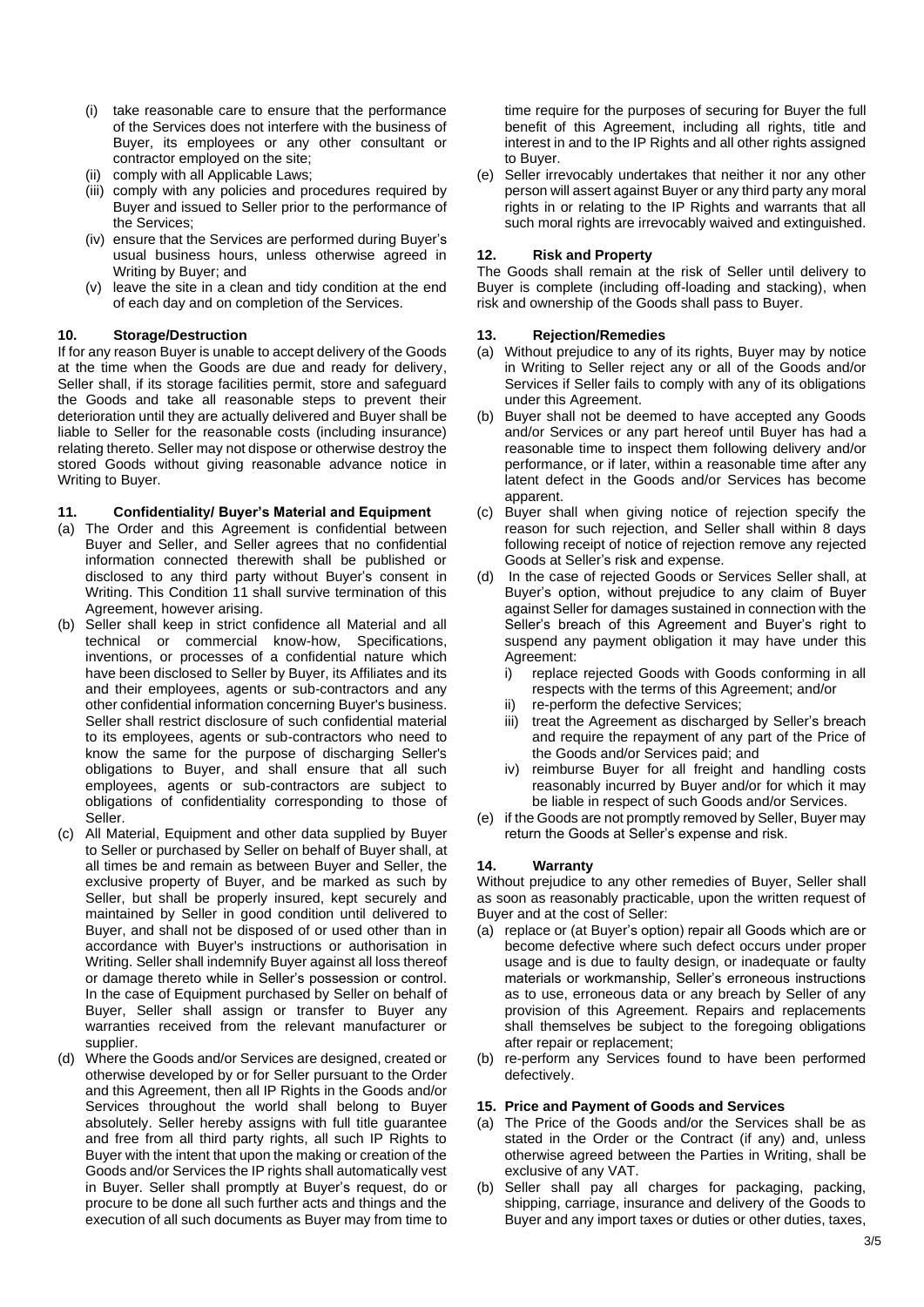imports or levies (other than VAT) in respect of the Goods and/or Services.

- (c) No increase in the Price may be made (whether on account of increased material, labour or transport costs, fluctuation in rates of exchange or otherwise) without the prior consent of Buyer in Writing.
- (d) If no Price is stated in the Order or in the Contract, the Price shall be i) the price last quoted to Buyer in Writing, or ii) the price last paid by Buyer to the Seller for the Goods and/or Services, or iii) the prevailing market price, whichever is the lowest.
- (e) Once the Goods and/or Services have been delivered in accordance with Condition 6, Seller shall send a correct invoice for the Goods and/or Services in accordance with Condition 3, and Buyer shall unless otherwise agreed in Writing pay such invoice 45 days from the date of invoice
- (f) With respect to Services, Seller shall submit with the invoice, without limitation, a reasonable description of the Services performed and a list of any direct expenses incurred in the provision of the Services, together with supporting documentation. Reasonable direct expenses in relation to the Services will be reimbursed, subject to Buyer's prior approval in Writing.
- (g) Buyer, upon reasonable notice to Seller, shall have the right, either itself or through a third party, to conduct an audit of Seller's accounts with respect to invoices rendered. Buyer shall use reasonable endeavours to ensure that any such audit is conducted in a manner designed to minimise inconvenience to Seller.
- (h) Buyer shall be entitled to any discount for prompt payment, bulk purchase or volume of purchase customarily granted by Seller, whether or not shown on its own terms and conditions of sale.
- (i) Without prejudice to any other right or remedy it may have, Buyer reserves the right to set off any amount owing at any time to it by Seller against any amount payable by Buyer to Seller under this Agreement or the Contract, if any.
- (j) Payment of the Price of the Goods and/or the Services does not imply a waiver of any other right Buyer may have against Seller under this Agreement or any Contract.

### **16. Seller's Obligations**

Seller shall immediately inform Buyer in Writing if at any time Seller becomes aware (whether prior to or after delivery) of the Goods and/or performance of the Services of: (a) any defect or failure of the Goods and/or Services or any other similar goods and/or similar services; or (b) any unsuitability for any purpose identified in Writing for which the Goods and/or Services or any other similar goods and/or services were supplied and/or performed by Seller.

### **17. Assignment and Sub-Contracting**

Seller shall not assign, transfer, charge or sub-contract the manufacture and production of the Goods and/or the performance of the Services to another party, in whole or in part, without the prior consent of Buyer in Writing. No sub-contracting by Seller shall in any way relieve Seller of any of its responsibilities under the Order or this Agreement. Buyer may at any time assign or transfer all or any of its rights or obligations under this Agreement to an Affiliate.

#### **18. Indemnity and Insurance**

- (a) Seller shall indemnify and hold Buyer harmless against all actions, suits, claims, demands, costs, proceedings, charges, damages, losses and expenses suffered or incurred by Buyer, including without limitation reasonable legal fees and expenses, due to, arising from or in connection with:
	- (i) any negligent or wilful acts or omissions of Seller, its servants, agents or contractors in supplying, delivering

and/or installing the Goods and/or in the performance of the Services;

- (ii) the breach of any provision of this Agreement or Contract (if any) by Seller;
- (iii) the breach of any warranty given by Seller in relation to the Goods and/or the Services;
- (iv) any defect in the workmanship, materials or design of the Goods or their packaging;
- (v) any infringement or alleged infringement of any patent, copyright, registered design, design right, trade mark, trade name or other IP Rights for or relating to the Goods and/or Services unless such infringement has occurred directly as a result of any Specification supplied by Buyer; and
- (vi) an incorrect description of the Goods and/or Services by Seller.
- (b) Seller shall effect with a reputable insurance company a policy or policies of insurance covering all matters which are the subject of indemnities under this Agreement and shall at the request of Buyer produce the relevant policy or policies together with receipts or other evidence of payments of the latest premium due thereunder.

### **19. Force Majeure**

"Force Majeure" means in relation to either Party, a circumstance beyond the reasonable control of that Party (the "Claimant") including, without limitation, strikes and other industrial disputes (excluding strikes or labour disputes between any Claimant and its employees), PROVIDED ALWAYS that the Claimant i) notifies the other Party as soon as reasonably practicable of the Force Majeure event and ii) exerts its best efforts to eliminate, cure or overcome any such circumstances and to resume performance of its obligations in a timely manner. If such failure or delay continues for a period in excess of four (4) weeks, the Claimant shall be in default and the other Party may dissolve or terminate this Agreement and any Contract forthwith without liability by giving notice in Writing to the Claimant. During such four week period, the Claimant shall not be deemed to be in breach of the Agreement or otherwise liable to other Party for any delay in performance or any nonperformance of any obligations under this Agreement to the extent the delay or non-performance is due to Force Majeure.

### **20. Notices**

Any notice given or made under or in connection with this Agreement shall be in Writing and shall be deemed to have been duly given or made and deemed received as follows:

- (a) if correctly sent by recorded delivery post to the Party concerned at its address specified on the Order or such other address as that Party may from time to time notify in Writing, such notice shall be deemed received three (3) working days after such posting;
- (b) if delivered personally, such notice shall be deemed received on the date of the personal delivery; and
- (c) if sent by facsimile or electronic transmission with confirmed receipt, with a follow-up notice of the same sent within two (2) working days either in accordance with (a) or (b) above, such notice shall be deemed received when despatched.

### **21. Termination and Insolvency**

- (a) Buyer shall be entitled to dissolve or terminate this Agreement without liability to Seller forthwith upon notice in Writing to Seller:
	- (i) if Seller enters into a suspension of payment, becomes bankrupt, insolvent, compounds with its creditors, has distress or execution levied upon its property (which has not been remedied within 15 days after receipt of a notice from Buyer in Writing), is wound up, goes into liquidation (except for the purposes of a *bona fide*